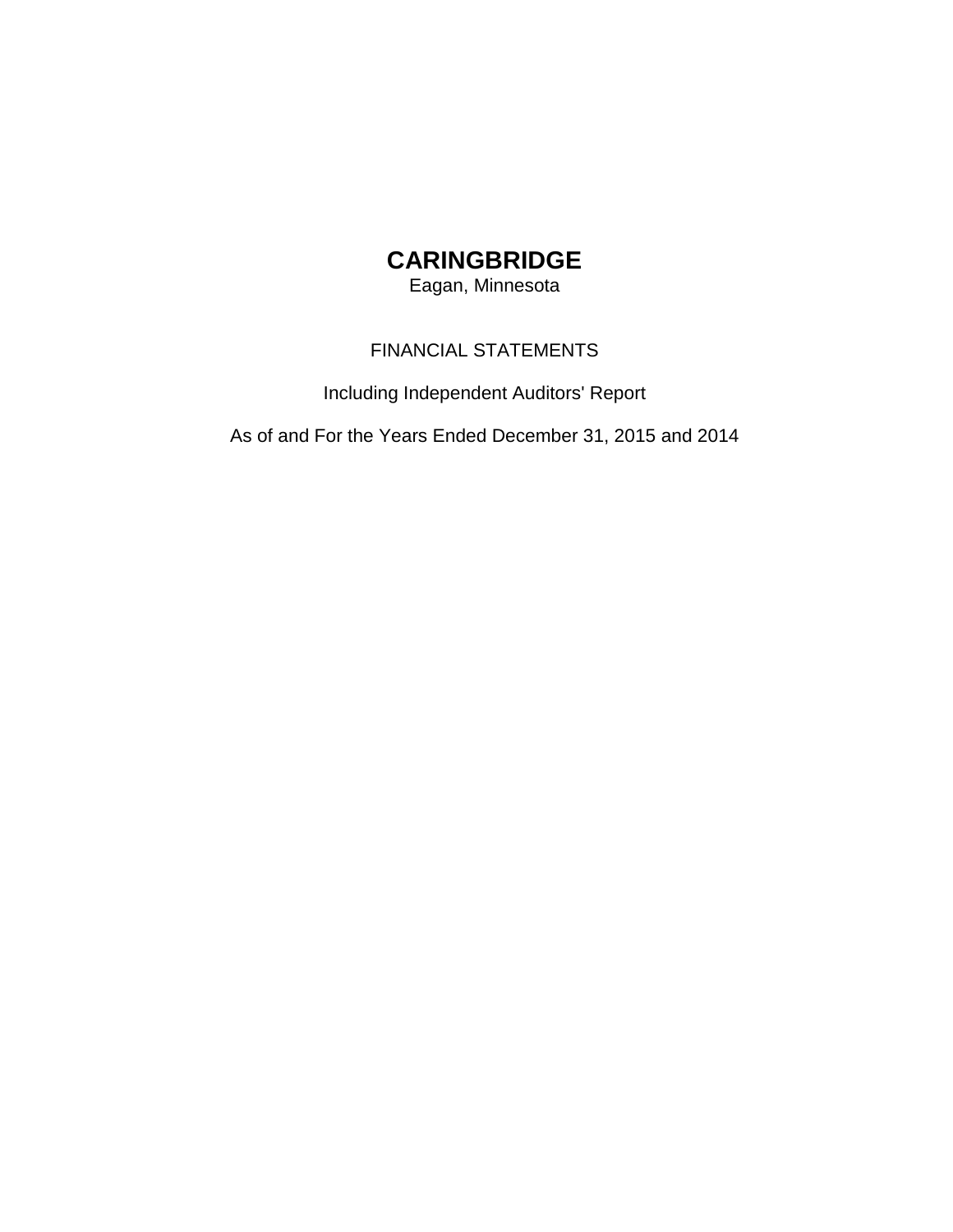### TABLE OF CONTENTS

| Independent Auditors' Report            | 1        |
|-----------------------------------------|----------|
| <b>Statements of Financial Position</b> | 2        |
| <b>Statements of Activities</b>         | 3        |
| <b>Statements of Functional Expense</b> | 4        |
| <b>Statements of Cash Flows</b>         | 5        |
| <b>Notes to Financial Statements</b>    | $6 - 14$ |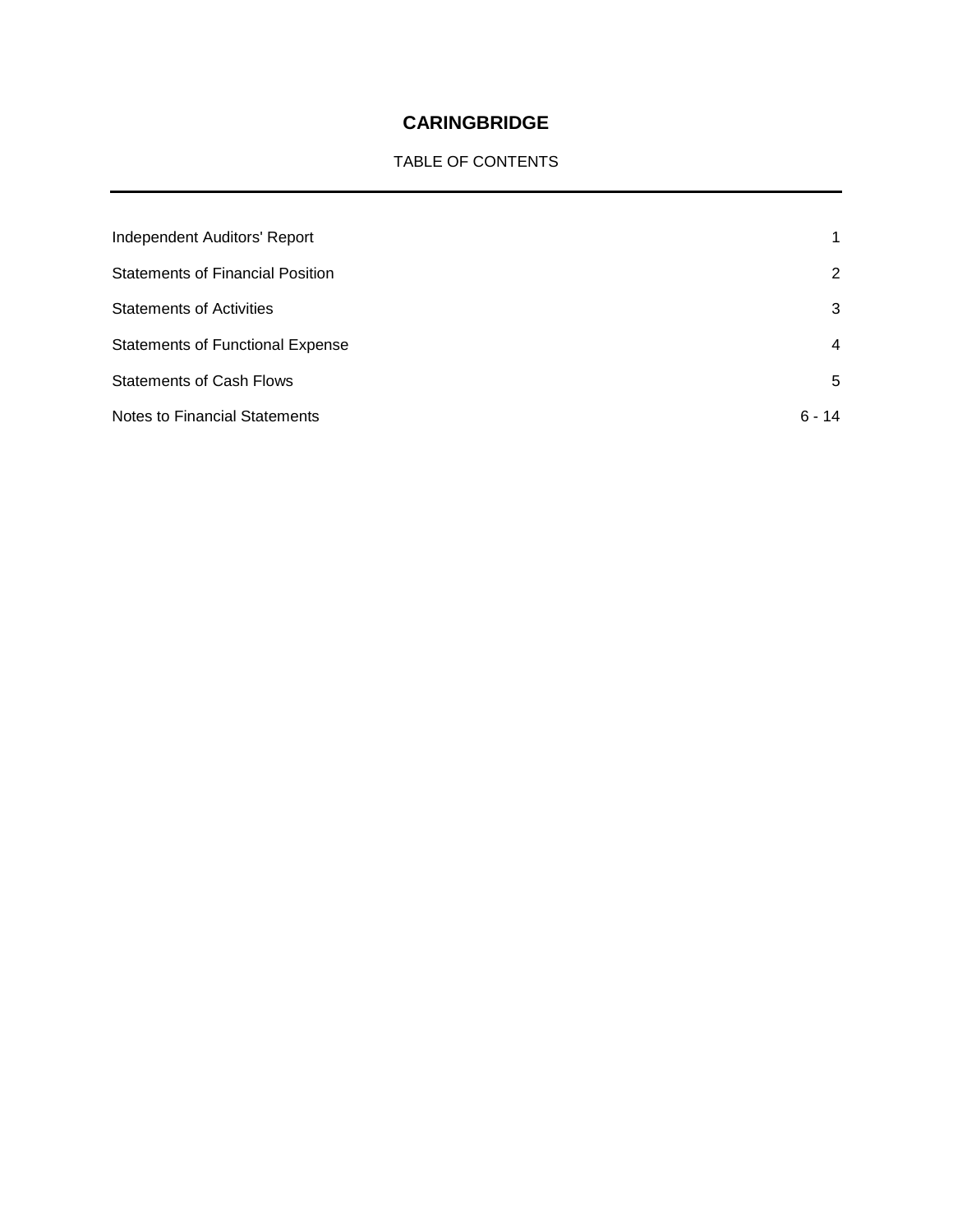

Baker Tilly Virchow Krause, LLP 225 S Sixth St, Ste 2300 Minneapolis, MN 55402-4661 tel 612 876 4500 fax 612 238 8900 bakertilly.com

### INDEPENDENT AUDITORS' REPORT

To the Board of Directors **CaringBridge** Eagan, Minnesota

### *Report on the Financial Statements*

We have audited the accompanying financial statements of CaringBridge ("the Organization"), which comprise the statements of financial position as of December 31, 2015 and 2014, and the related statements of activities, functional expenses and cash flows for the years then ended, and related notes to the financial statements.

### *Management's Responsibility for the Financial Statements*

Management is responsible for the preparation and fair presentation of these financial statements in accordance with accounting principles generally accepted in the United States of America; this includes the design, implementation, and maintenance of internal control relevant to the preparation and fair presentation of financial statements that are free from material misstatement, whether due to fraud or error.

### *Auditors' Responsibility*

Our responsibility is to express an opinion on these financial statements based on our audits. We conducted our audits in accordance with auditing standards generally accepted in the United States of America. Those standards require that we plan and perform the audit to obtain reasonable assurance about whether the financial statements are free of material misstatement.

An audit involves performing procedures to obtain audit evidence about the amounts and disclosures in the financial statements. The procedures selected depend on the auditors' judgment, including the assessment of the risks of material misstatement of the financial statements, whether due to fraud or error. In making those risk assessments, the auditor considers internal control relevant to the entity's preparation and fair presentation of the financial statements in order to design audit procedures that are appropriate in the circumstances, but not for the purpose of expressing an opinion on the effectiveness of the entity's internal control. Accordingly, we express no such opinion. An audit also includes evaluating the appropriateness of accounting policies used and the reasonableness of significant accounting estimates made by management, as well as evaluating the overall presentation of the financial statements.

We believe that the audit evidence we have obtained is sufficient and appropriate to provide a basis for our audit opinion.

### *Opinion*

In our opinion, the financial statements referred to above present fairly, in all material respects, the financial position of the Organization as of December 31, 2015 and 2014, and the changes in its net assets and its cash flows for the years then ended in accordance with accounting principles generally accepted in the United States of America.

BakerTilly Virchau Krause, LLP

Minneapolis, Minnesota March 11, 2016 **BAKER TILLY INTERNATIONAL**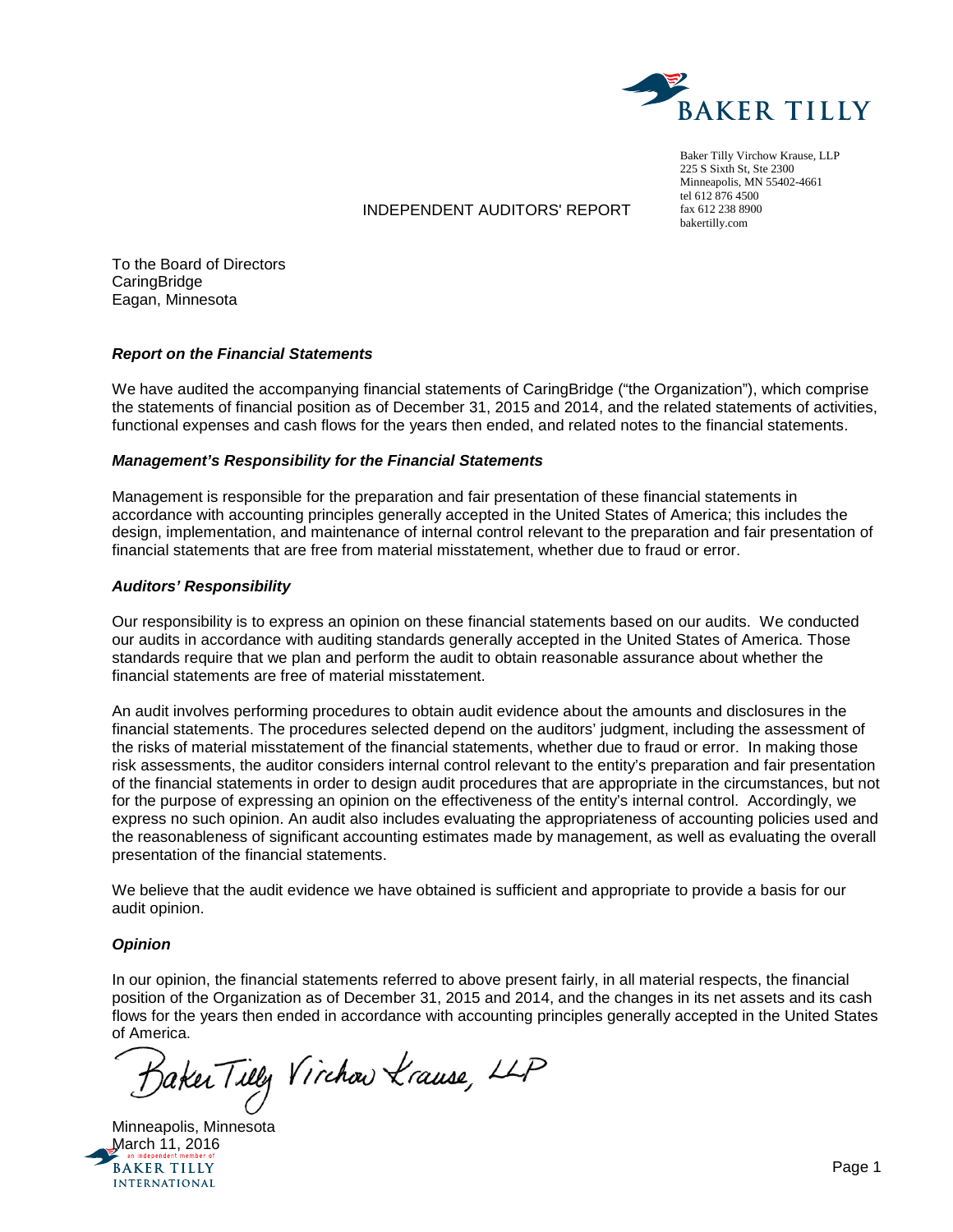### STATEMENTS OF FINANCIAL POSITION As of December 31, 2015 and 2014

| <b>ASSETS</b>                         |                 |                 |
|---------------------------------------|-----------------|-----------------|
|                                       | 2015            | 2014            |
| <b>CURRENT ASSETS</b>                 |                 |                 |
| Cash and cash equivalents             | 3,729,358<br>\$ | \$2,394,876     |
| Inventory                             | 2,864           | 2,948           |
| Prepaid expenses                      | 85,961          | 164,415         |
| <b>Total Current Assets</b>           | 3,818,183       | 2,562,239       |
| <b>OTHER ASSETS</b>                   |                 |                 |
| <b>Endowment investments</b>          | 203,147         | 199,585         |
| Investments                           | 512,826         | 500,870         |
| Other assets                          | 13,333          | 13,333          |
| <b>Fixed assets</b>                   |                 |                 |
| Furniture and equipment               | 686,557         | 656,613         |
| Leasehold improvements                | 23,531          | 23,531          |
| Website and mobile phone applications | 1,740,942       | 1,740,941       |
| Less: Amortization and depreciation   | (2,047,437)     | (1,645,360)     |
| <b>Total Fixed Assets</b>             | 403,593         | 775,725         |
| <b>Total Other Assets</b>             | 1,132,899       | 1,489,513       |
| <b>TOTAL ASSETS</b>                   | 4,951,082<br>\$ | \$<br>4,051,752 |
| <b>LIABILITIES AND NET ASSETS</b>     |                 |                 |
| <b>CURRENT LIABILITIES</b>            |                 |                 |
| Accounts payable                      | \$<br>183,230   | \$<br>70,424    |
| Accrued expenses                      | 121,678         | 233,785         |
| <b>Total Current Liabilities</b>      | 304,908         | 304,209         |
| <b>NET ASSETS</b>                     |                 |                 |
| Unrestricted                          | 4,443,027       | 3,547,543       |
| Temporarily restricted                | 3,147           |                 |
| Permanently restricted                | 200,000         | 200,000         |
| <b>Total Net Assets</b>               | 4,646,174       | 3,747,543       |
| TOTAL LIABILITIES AND NET ASSETS      | 4,951,082<br>\$ | \$<br>4,051,752 |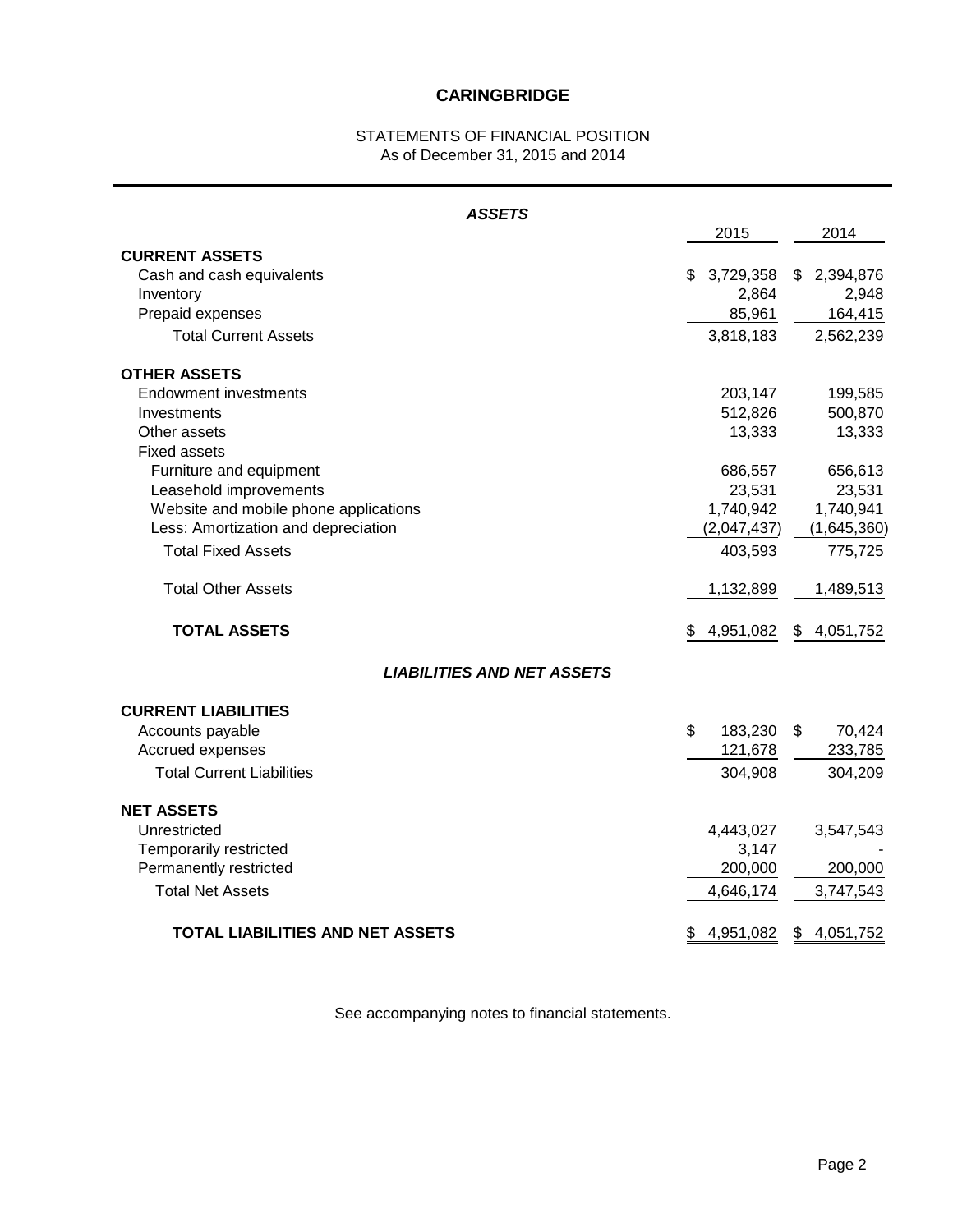#### STATEMENTS OF ACTIVITIES For the Years Ended December 31, 2015 and 2014

|                                        |                    |                           | 2015                      |              | 2014                |                           |                           |            |  |  |
|----------------------------------------|--------------------|---------------------------|---------------------------|--------------|---------------------|---------------------------|---------------------------|------------|--|--|
|                                        | Unrestricted       | Temporarily<br>Restricted | Permanently<br>Restricted | Total        | Unrestricted        | Temporarily<br>Restricted | Permanently<br>Restricted | Total      |  |  |
| <b>REVENUE AND OTHER SUPPORT</b>       |                    |                           |                           |              |                     |                           |                           |            |  |  |
| Contributions                          | 6,601,934 \$<br>\$ | 65,000 \$                 | \$<br>$\sim$              | 6,666,934 \$ | 6,337,933 \$        | 104,145 \$                | - \$                      | 6,442,078  |  |  |
| Donated services                       | 585,422            |                           |                           | 585,422      | 604,310             |                           |                           | 604,310    |  |  |
| Investment income                      | 15,761             | 3,147                     |                           | 18,908       | 3,142               | (794)                     |                           | 2,348      |  |  |
| Other income                           | 100,404            |                           |                           | 100,404      | 59,688              |                           | -                         | 59,688     |  |  |
| Unrelated business income              | 21,189             |                           |                           | 21,189       | 3,539               |                           |                           | 3,539      |  |  |
| Net assets released from restrictions  | 65,000             | (65,000)                  |                           |              | 129,145             | (129, 145)                |                           |            |  |  |
| <b>Total Revenue and Other Support</b> | 7,389,710          | 3,147                     |                           | 7,392,857    | 7,137,757           | (25, 794)                 |                           | 7,111,963  |  |  |
| <b>EXPENSES</b>                        |                    |                           |                           |              |                     |                           |                           |            |  |  |
| Program expenses                       | 4,751,296          |                           | ٠                         | 4,751,296    | 5,984,023           |                           |                           | 5,984,023  |  |  |
| Management and general                 | 910,527            |                           |                           | 910,527      | 934,923             |                           |                           | 934,923    |  |  |
| Fundraising                            | 832,403            |                           | $\overline{\phantom{a}}$  | 832,403      | 715,296             |                           | $\overline{\phantom{a}}$  | 715,296    |  |  |
| <b>Total Expenses</b>                  | 6,494,226          |                           |                           | 6,494,226    | 7,634,242           |                           |                           | 7,634,242  |  |  |
| <b>CHANGE IN NET ASSETS</b>            | 895,484            | 3,147                     |                           | 898,631      | (496, 485)          | (25, 794)                 |                           | (522, 279) |  |  |
| NET ASSETS - Beginning of year         | 3,547,543          |                           | 200,000                   | 3,747,543    | 4,044,028           | 25,794                    | 200,000                   | 4,269,822  |  |  |
| <b>NET ASSETS - END OF YEAR</b>        | 4,443,027<br>S     | 3,147<br>-\$              | - \$<br>200,000<br>-\$    | 4,646,174    | 3,547,543 \$<br>\$. |                           | \$<br>200,000<br>\$       | 3,747,543  |  |  |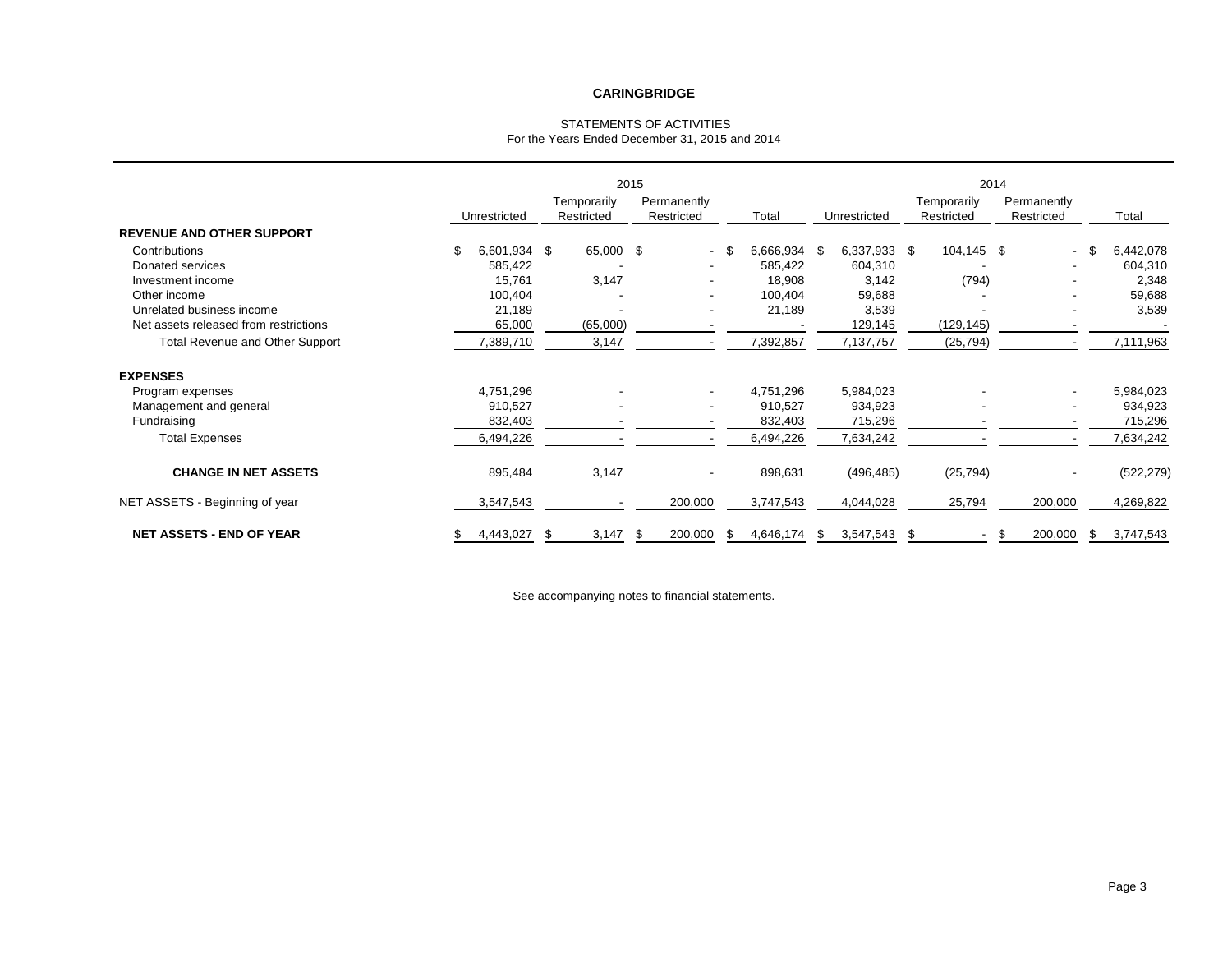### For the Years Ended December 31, 2015 and 2014 STATEMENTS OF FUNCTIONAL EXPENSES

|                                             | 2015         |    |            |      |             |    | 2014      |   |            |      |            |   |             |      |           |
|---------------------------------------------|--------------|----|------------|------|-------------|----|-----------|---|------------|------|------------|---|-------------|------|-----------|
|                                             |              |    | Management |      |             |    |           |   | Management |      |            |   |             |      |           |
|                                             |              |    | and        |      |             |    |           |   |            |      | and        |   |             |      |           |
|                                             | Program      |    | General    |      | Fundraising |    | Total     |   | Program    |      | General    |   | Fundraising |      | Total     |
| Salaries and wages                          | 2,176,813 \$ |    | 331,421    | - \$ | 325,844     | \$ | 2,834,078 | S | 3,327,382  | - \$ | 394,705 \$ |   | 309,279     | - \$ | 4,031,366 |
| Payroll taxes and employee benefits expense | 442,815      |    | 38,757     |      | 71,828      |    | 553,400   |   | 693,009    |      | 84,357     |   | 74,635      |      | 852,001   |
| <b>Total Salaries and Related Expenses</b>  | 2,619,628    |    | 370,178    |      | 397,672     |    | 3,387,478 |   | 4,020,391  |      | 479,062    |   | 383,914     |      | 4,883,367 |
| Professional fees                           |              |    | 60,956     |      |             |    | 60,956    |   |            |      | 47,425     |   |             |      | 47,425    |
| Website development and support             | 404,129      |    | 1,426      |      | 51,450      |    | 457,005   |   | 540,367    |      | 13,304     |   | 44,194      |      | 597,865   |
| Contracted services                         | 83,248       |    | 93,338     |      | 33,700      |    | 210,286   |   | 54,461     |      | 99,873     |   | 750         |      | 155,084   |
| Outreach programs                           | 959,641      |    | 6,613      |      | 49,026      |    | 1,015,280 |   | 665,805    |      |            |   | 68,727      |      | 734,532   |
| Fundraising expense                         |              |    |            |      | 67,145      |    | 67,145    |   |            |      |            |   | 87,951      |      | 87,951    |
| Service materials                           | 4,840        |    | 61         |      | 45,183      |    | 50,084    |   | 4,622      |      | 3,667      |   | 6,687       |      | 14,976    |
| Trade shows and events                      |              |    |            |      |             |    |           |   |            |      |            |   | 975         |      | 975       |
| Travel expenses                             | 8,632        |    | 12,424     |      | 5,502       |    | 26,558    |   | 362        |      | 8,148      |   | 2,724       |      | 11,234    |
| Insurance                                   | 22,505       |    | 3,426      |      | 3,369       |    | 29,300    |   | 26,470     |      | 3,140      |   | 2,460       |      | 32,070    |
| Licenses and permits                        |              |    | 18,249     |      | 8,500       |    | 26,749    |   | 159        |      | 17,994     |   | 15,571      |      | 33,724    |
| Supplies and equipment                      | 25,882       |    | 3,941      |      | 3.874       |    | 33,697    |   | 34,225     |      | 4,060      |   | 3.181       |      | 41,466    |
| Postage and shipping                        | 4,325        |    | 8.177      |      | 131,542     |    | 144,044   |   | 3,315      |      | 6,588      |   | 73,815      |      | 83,718    |
| Telephone                                   | 6,389        |    | 973        |      | 956         |    | 8,318     |   | 7,476      |      | 887        |   | 695         |      | 9,058     |
| Depreciation and amortization               | 405,496      |    | 3,622      |      | 3,561       |    | 412,679   |   | 404,381    |      | 3,851      |   | 3,018       |      | 411,250   |
| Occupancy                                   | 206,581      |    | 31,452     |      | 30,923      |    | 268,956   |   | 221,989    |      | 26,333     |   | 20,634      |      | 268,956   |
| Donation credit card fees                   |              |    | 292,160    |      |             |    | 292,160   |   |            |      | 216,898    |   |             |      | 216,898   |
| <b>Miscellaneous</b>                        |              |    | 3,531      |      |             |    | 3,531     |   |            |      | 3,693      |   |             |      | 3,693     |
| <b>TOTAL EXPENSES</b>                       | 4,751,296    | \$ | 910,527    | \$   | 832,403     | \$ | 6,494,226 | S | 5,984,023  | \$   | 934,923    | S | 715,296     | S    | 7,634,242 |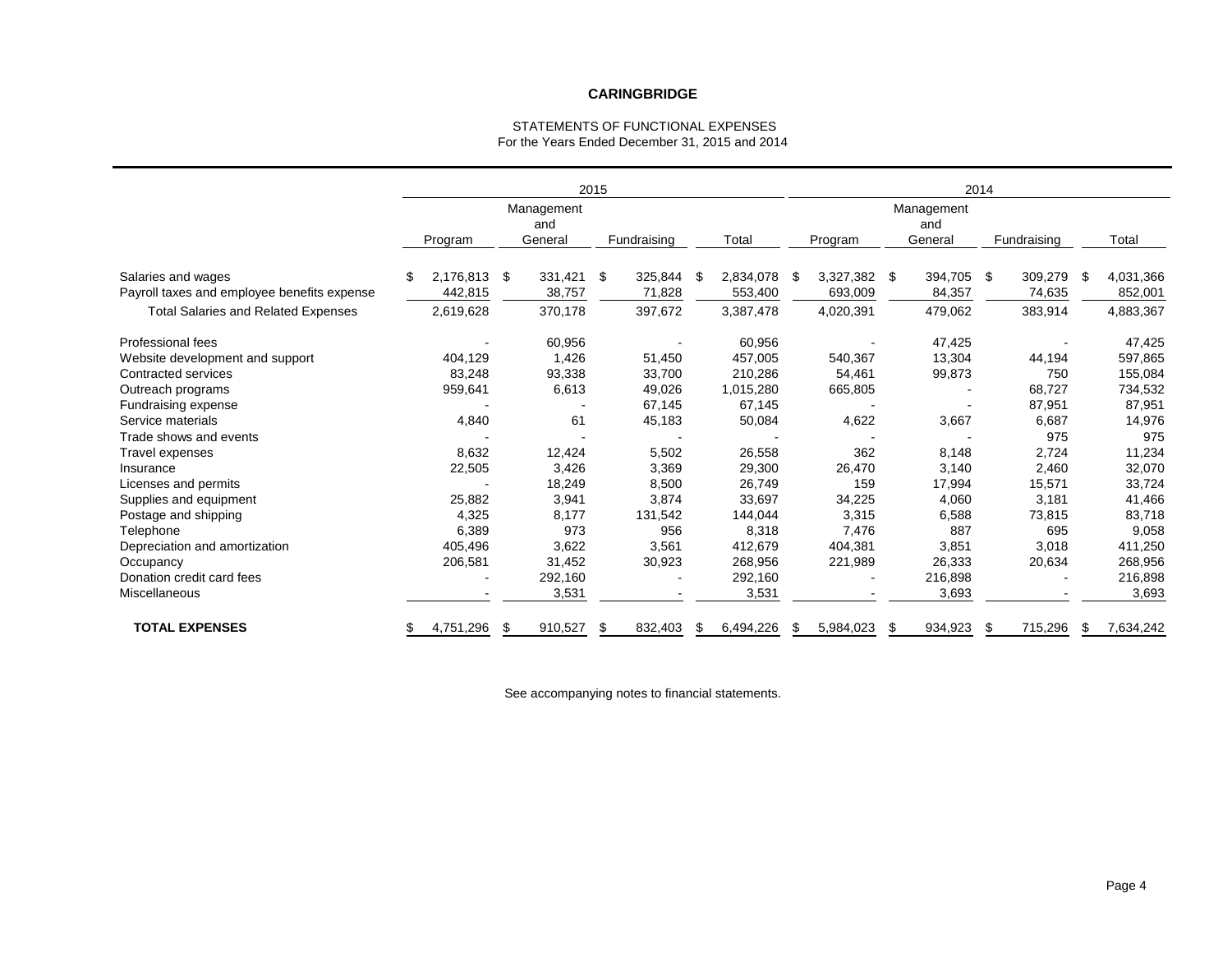# STATEMENTS OF CASH FLOWS

For the Years Ended December 31, 2015 and 2014

|                                                                      | 2015            | 2014 |            |  |
|----------------------------------------------------------------------|-----------------|------|------------|--|
| <b>CASH FLOWS FROM OPERATING ACTIVITIES</b>                          |                 |      |            |  |
| Change in net assets                                                 | \$<br>898,631   | \$   | (522, 279) |  |
| Adjustments to reconcile change in net assets to net cash flows from |                 |      |            |  |
| Depreciation and amortization                                        | 412,679         |      | 411,250    |  |
| Gain on disposal of fixed assets                                     | (1,350)         |      | (2, 562)   |  |
| Restricted contributions for the purchase of property and equipment  |                 |      | (104, 145) |  |
| Realized and unrealized gain on investments                          | (11, 956)       |      | (870)      |  |
| Realized and unrealized (gain) loss on endowment investments         | (3, 562)        |      | 1,209      |  |
| Changes in assets and liabilities:                                   |                 |      |            |  |
| Inventory                                                            | 84              |      | 1,248      |  |
| Prepaid expenses                                                     | 78,454          |      | (65, 046)  |  |
| Accounts payable                                                     | 112,806         |      | (2,889)    |  |
| Accrued expenses                                                     | (112, 107)      |      | 76,418     |  |
| Net cash flows from operating activities                             | 1,373,679       |      | (207, 666) |  |
| <b>CASH FLOWS FROM INVESTING ACTIVITIES</b>                          |                 |      |            |  |
| Purchases of investments                                             |                 |      | (500,000)  |  |
| Purchases of fixed assets                                            | (40, 547)       |      | (348, 940) |  |
| Proceeds from sale of fixed assets                                   | 1,350           |      | 2,950      |  |
| Net cash flows from investing activities                             | (39, 197)       |      | (845,990)  |  |
| <b>CASH FLOWS FROM FINANCING ACTIVITIES</b>                          |                 |      |            |  |
| Restricted contributions for the purchase of property and equipment  |                 |      | 104,145    |  |
| Net cash flows from financing activities                             |                 |      | 104,145    |  |
| Net Change in Cash and Cash Equivalents                              | 1,334,482       |      | (949, 511) |  |
| CASH AND CASH EQUIVALENTS - Beginning of year                        | 2,394,876       |      | 3,344,387  |  |
| CASH AND CASH EQUIVALENTS - END OF YEAR                              | \$<br>3,729,358 | S    | 2,394,876  |  |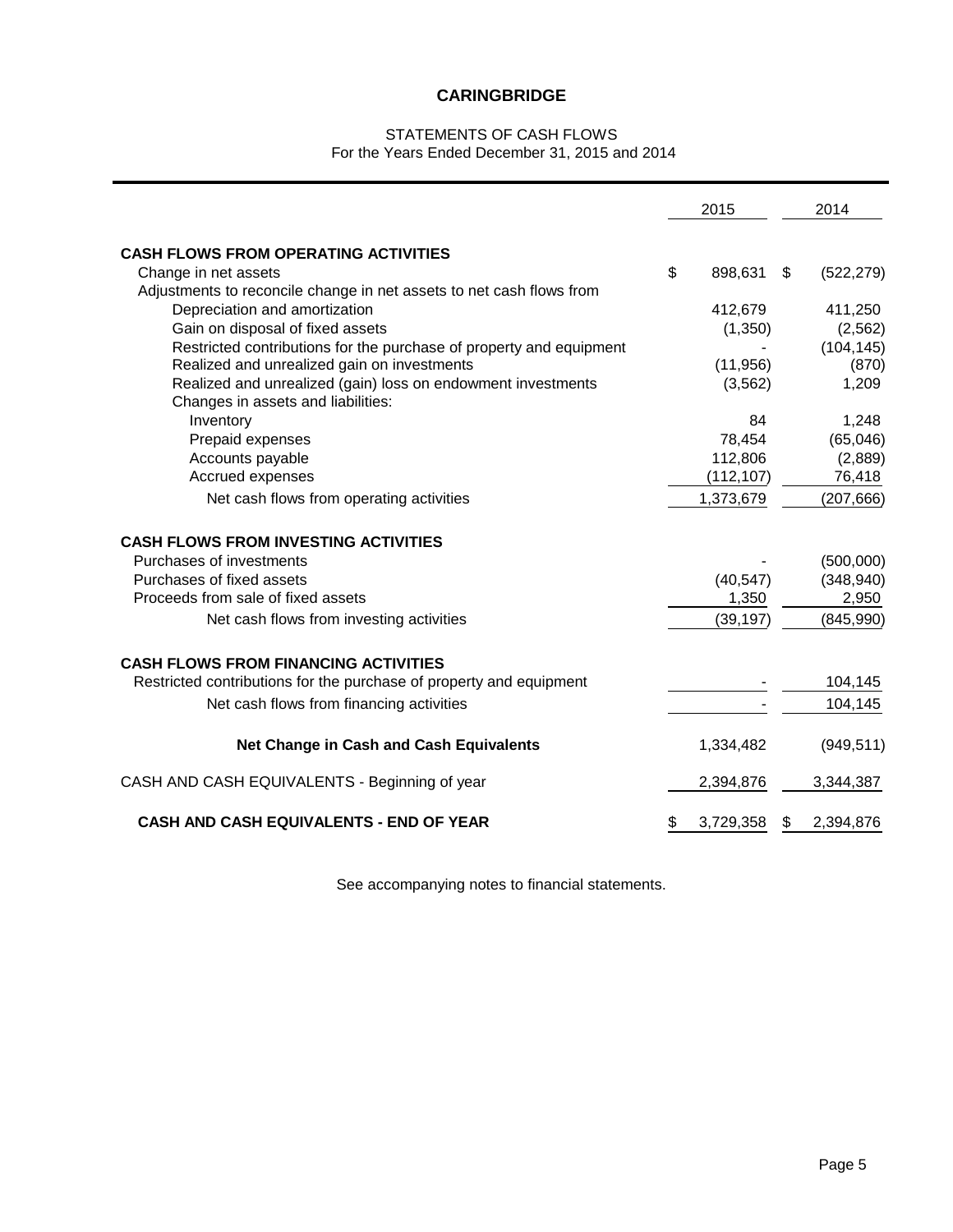### NOTES TO FINANCIAL STATEMENTS As of and for the Years Ended December 31, 2015 and 2014

### **NOTE 1 - Summary of Significant Accounting Policies**

#### *Organization*

CaringBridge ("the Organization") is a global nonprofit social network dedicated to helping family and friends communicate with and support loved ones during a health journey. Through CaringBridge you can start a personal website to share important information quickly during any type of health event. Family and friends can stay informed without overwhelming you with endless phone calls, emails and text messages. Plus they can post messages, photos and videos of support and encouragement straight to your website. Thanks to the generosity of donors, personal CaringBridge websites are available to anyone, anywhere, cost free.

### Benefits of use:

Save time with one update: CaringBridge eases the communication burden and helps family and friends keep in touch.

Dedicated to your health journey: A personal CaringBridge website is a place to share health updates, photos and videos with the people who care about your health journey.

Private, protected and ad-free: You're in control of your privacy settings, so your website is as private or public as you want it to be. Your personal data is never sold, and there is no outside advertising, so the focus is always on the health journey, not the latest advertisement.

Coordinate help: The built-in calendar helps family and friends coordinate care and organize daily tasks, such as bringing you meals, taking care of your children or pets, or driving you to appointments.

Since 1997, more than 600,000 CaringBridge websites have been created. Combined, they have received two billions visits. In 2015, 33 million people visited CaringBridge to support their family and friends during a health journey. Today, every 7 minutes a CaringBridge website is created for someone experiencing a health event.

### *Financial Statement Presentation*

For purposes of financial reporting, the Organization classifies resources into three net assets categories pursuant to any donor-imposed restrictions and applicable law. Accordingly, the net assets of the Organization are classified in the accompanying financial statements in the categories that follow:

Unrestricted Net Assets - Net assets that are not subject to donor-imposed stipulations.

Temporarily Restricted Net Assets - Net assets subject to donor-imposed stipulations that either expire by passage of time or can be fulfilled and removed by actions of the Organization pursuant to those stipulations.

Permanently Restricted Net Assets - Net assets subject to donor-imposed stipulations that they be maintained permanently by CaringBridge.

### *Revenue Recognition*

Revenues from sources other than contributions are generally reported as increases in unrestricted net assets. Expenses are reported as decreases in unrestricted net assets. Gains and losses on investments and other assets or liabilities are reported as increases or decreases in unrestricted net assets unless their use is restricted by explicit donor stipulation or by law.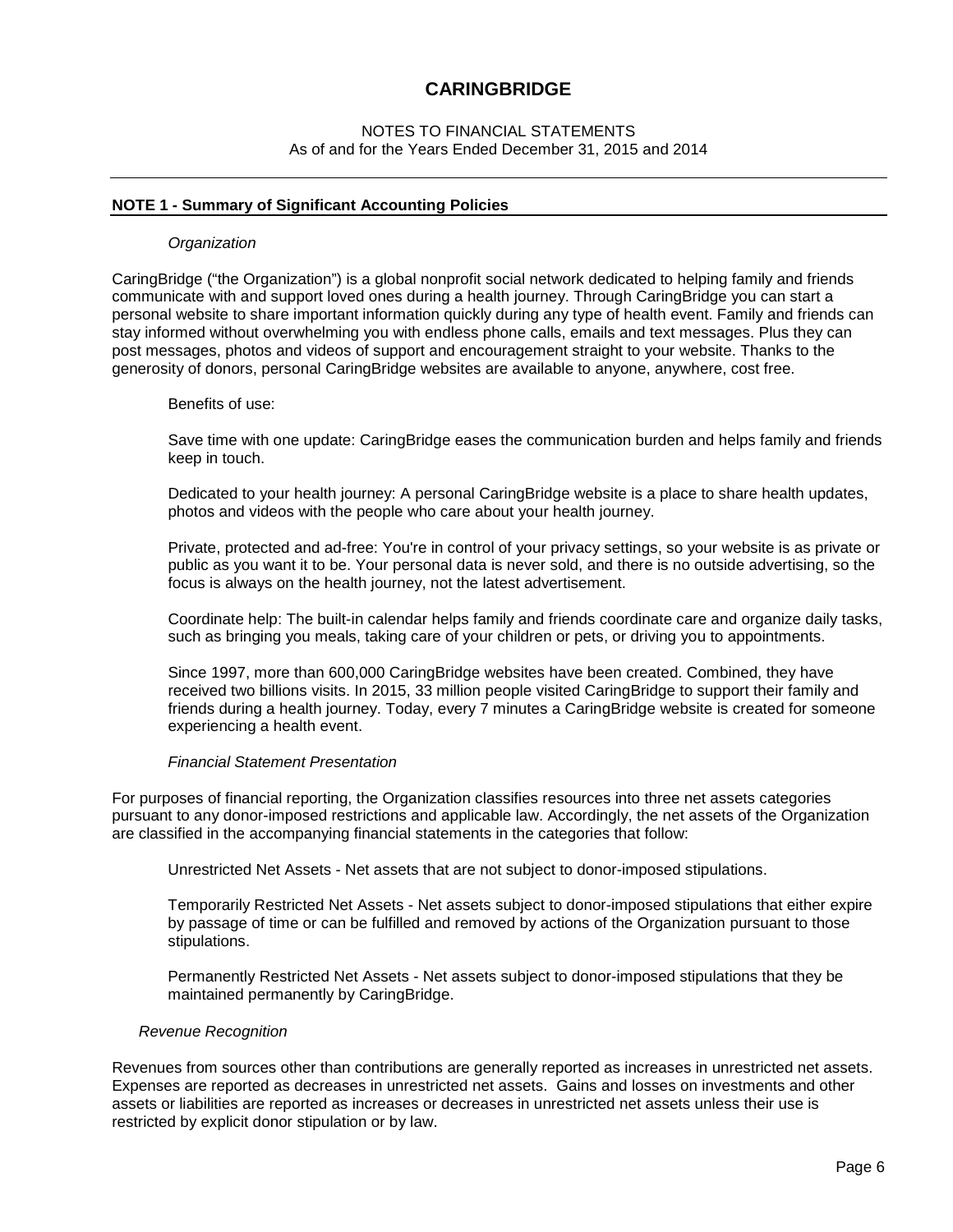### NOTES TO FINANCIAL STATEMENTS As of and for the Years Ended December 31, 2015 and 2014

### **NOTE 1 - Summary of Significant Accounting Policies** (Continued)

Contributions are recognized as revenues in the period received and are reported as increases in the appropriate categories of net assets in accordance with donor restrictions. Expirations of temporary restrictions on net assets (i.e., the donor-stipulated purpose has been fulfilled and/or the stipulated time period has elapsed) are reported as net assets released from restrictions between the applicable classes of net assets. Conditional promises to give are not recognized until they become unconditional, that is, when the conditions on which they depend are substantially met.

Donor-restricted contributions whose restrictions are met in the same reporting period are reported as temporarily restricted revenues and released to unrestricted net assets to reflect the expiration of such restrictions.

Donated services and facilities are recognized as contributions in accordance with the accounting guidance if the services (a) create or enhance nonfinancial assets or (b) require specialized skills, and would otherwise be purchased by the Organization.

### *Cash and Cash Equivalents*

CaringBridge defines cash and cash equivalents as highly liquid, short-term investments with a maturity at the date of acquisition of three months or less. Cash in excess of FDIC and similar insurance coverages are subject to the usual banking risks of funds in excess of those limits.

### *Inventories*

Inventories consist of promotional items and awareness materials. They are valued at cost.

### *Investment and Investment Income Recognition*

The Organization's investments are presented in the financial statements at fair value in accordance with accounting principles generally accepted in the United States of America. Changes in fair value are recorded as unrealized gains (losses). Realized gains (losses) will be recorded upon the sale of the investments. Investment gains pertaining to certain restricted net assets are recorded as temporarily restricted in accordance with the applicable gift instruments. Interest income is recognized under the accrual basis.

Investments are exposed to various risks such as interest rate, market and credit risks. It is reasonably possible that changes in values of investments will occur in the near term and that such changes could materially affect the amounts reported.

### *Fixed Assets*

Property and equipment purchased are capitalized at cost or in the case of donated equipment at estimated market value on the date of the gift. Depreciation is computed using the straight-line method over the estimated useful lives of the assets (3 years for the website and mobile phone applications and 3 to 7 years for furniture and equipment). Leasehold improvements are being amortized over the shorter of the expected life of the asset or the period of the lease. The Organization capitalizes additions in excess of \$500.

Website development costs are capitalized if they significantly enhance the capability or capacity of CaringBridge's website. Mobile phone application costs are capitalized for new platforms and for enhancements that significantly upgrade the capability of the mobile application.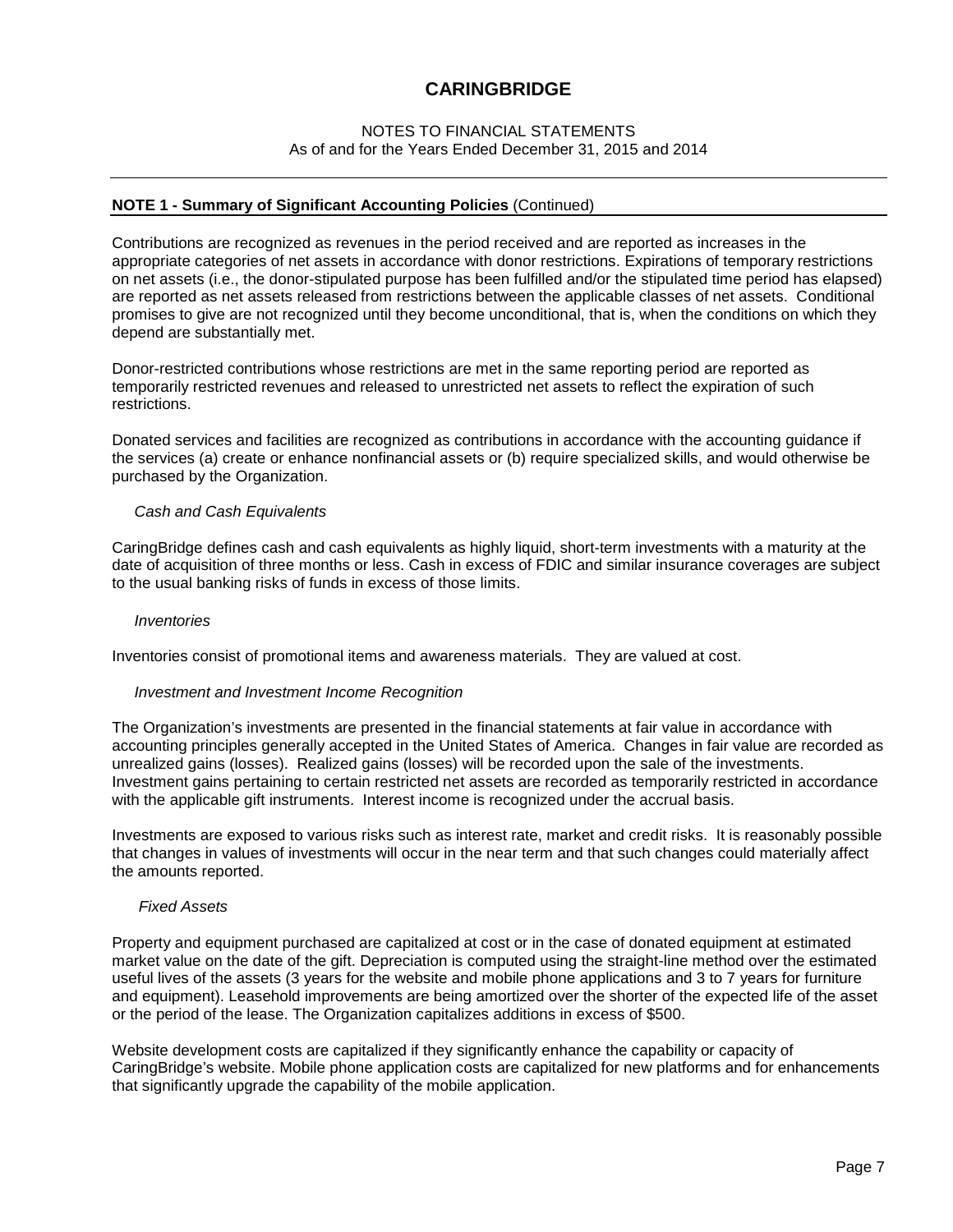### NOTES TO FINANCIAL STATEMENTS As of and for the Years Ended December 31, 2015 and 2014

### **NOTE 1 - Summary of Significant Accounting Policies** (Continued)

Costs capitalized include external direct costs of materials and services and internal payroll and payroll-related costs. Any costs during the preliminary project stage or related to training or maintenance is expensed as incurred. Capitalization ceases when the projects are substantially complete and ready for their intended use. The capitalization and ongoing assessment of recoverability of development costs requires considerable judgment by management with respect to certain external factors, including, but not limited to, technological and economic feasibility, and estimated economic life.

When the projects are ready for their intended use, the Company amortizes such costs over their estimated useful lives of three years. Estimated amortization expense remaining for the website and mobile phone applications are \$259,434 and \$65,099 for the years ending December 31, 2016 and 2017, respectively.

Contributions of fixed assets related to the website are reported as increases in temporarily restricted net assets. Restrictions are considered met and an appropriate amount reclassified to unrestricted net assets, over the useful life of the website.

### *Research and Development Costs*

Research and development costs are expensed as incurred. Research and development costs are included in the statements of functional expenses described as website development and support and includes costs expended related to website development and mobile phone application projects which have not met the requirement for capitalization.

### *Income Tax Status*

The Internal Revenue Service has determined that CaringBridge is exempt from federal income tax under Section 501(c)(3) of the U.S. Internal Revenue Code. It is also exempt from state income tax. However, any unrelated business income may be subject to taxation.

The Organization follows the accounting standards for contingencies in evaluating uncertain tax positions. This guidance prescribes recognition threshold principles for the financial statement recognition of tax positions taken or expected to be taken on a tax return that are not certain to be realized. No liability has been recognized by the Organization for uncertain tax positions as of December, 2015 and 2014. The Organization's tax returns are subject to review and examination by federal and state authorities. The tax returns for the current year as well as fiscal years 2012 through 2014 are open to examination by federal and state authorities. Any interest and penalties would be included in income tax expense on the statements of activities.

### *Functional Expense Allocation*

The costs of providing the programs and other activities have been summarized on a functional basis in the statement of activities. Accordingly, certain costs have been allocated among the programs and supporting services benefited. All expenses are allocated based on an analysis of personnel time and resources utilized for the related activities based on the best estimates of management.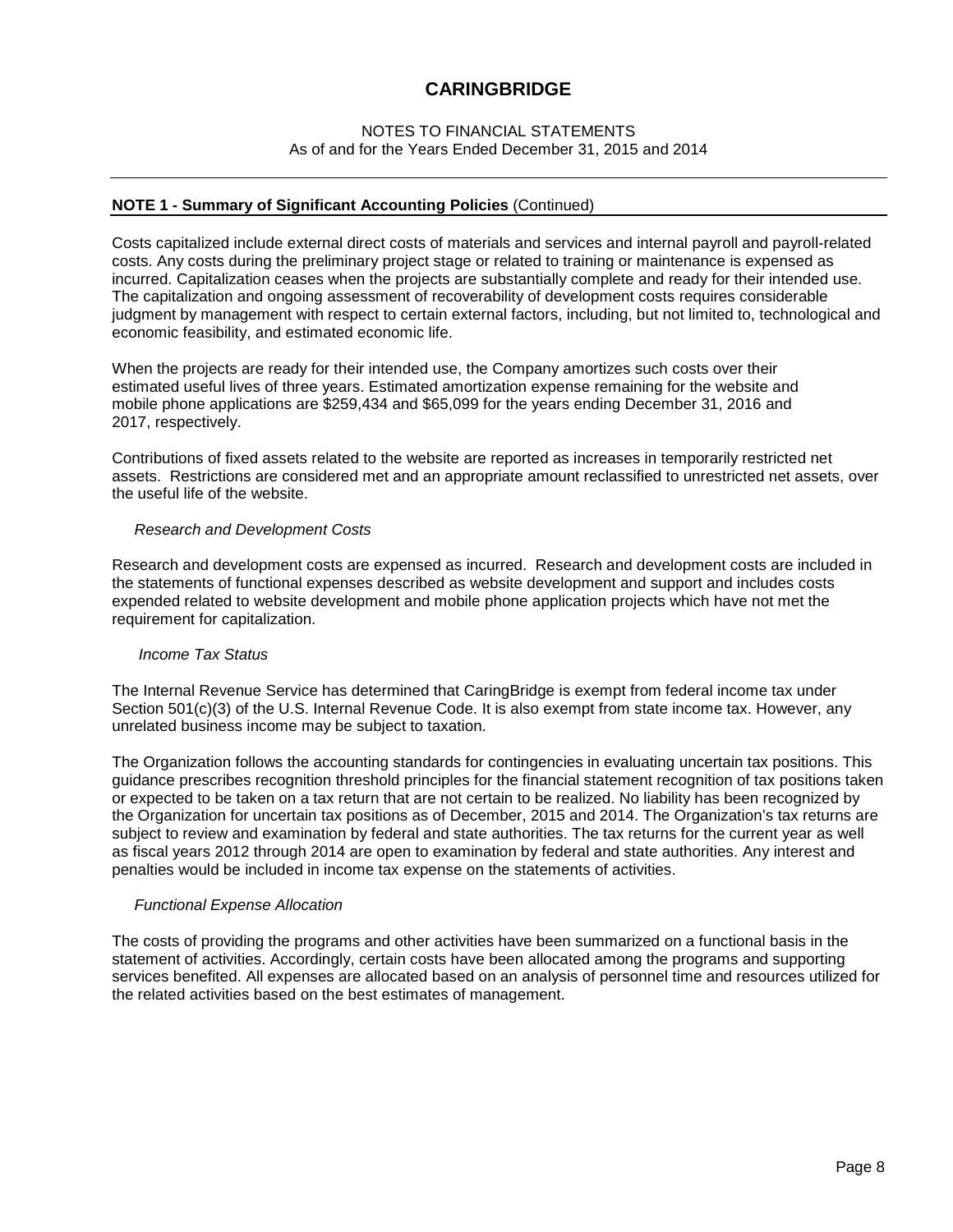### NOTES TO FINANCIAL STATEMENTS As of and for the Years Ended December 31, 2015 and 2014

### **NOTE 1 - Summary of Significant Accounting Policies** (Continued)

### *Use of Estimates*

The preparation of financial statements in conformity with accounting principles generally accepted in the United States of America requires management to make estimates and assumptions that affect the reported amounts of assets and liabilities and disclosure of contingent assets and liabilities at the date of the financial statements and the reported amounts of revenues and expenses during the reporting period. Actual results could differ from those estimates. Significant estimates and assumptions include the allocations to the various functional expense categories.

### **NOTE 2 - Fair Value Measurements and Investments**

#### *Fair Value Hierarchy*

Fair value is defined under generally accepted accounting principles as the exchange price that would be received to sell an asset or paid to transfer a liability in the principal or most advantageous market for the assets or liability in an orderly transaction between market participants at the measurement date. Under this guidance, a three-level hierarchy is used for fair value measurements which are based on the transparency of information, such as the pricing source, used in the valuation of an asset or liability as of the measurement date.

Financial instruments measured and reported at fair value are classified and disclosed in one of the following three categories:

- Level 1 Inputs are quoted prices (unadjusted) in active markets for identical assets or liabilities. Level 1 assets include investments in corporate bonds, U.S. Treasury notes, and money market funds for which quoted prices are readily available.
- Level 2 Inputs are other than quoted prices included in Level 1 that are observable for the asset or liability, either directly or indirectly. This includes quoted prices for similar assets or liabilities in active markets, quoted prices for identical or similar assets or liabilities in markets that are not active, inputs other than quoted prices that are observable for the asset or liability, or inputs that are derived principally from or corroborated by observable market data.
- Level 3 Inputs are unobservable for the asset or liability. Unobservable inputs reflect the reporting entity's own assumptions about the assumptions that market participants would use in pricing the asset or liability developed based on the best information available in the circumstances.

In certain cases, the inputs used to measure fair value may fall into different levels of the fair value hierarchy. In such cases, the level in the fair value hierarchy within which the fair value measurement in its entirety falls has been determined based on the lowest level input this is significant to the fair value measurement in its entirely. The assessment of the significance of a particular input to the fair value measurement in its entirety requires judgment and considers factors specific to the asset.

While the Organization believes its valuation methods are appropriate and consistent with other market participants, the use of different methodologies or assumptions to determine the fair value of certain financial instruments could result in a different estimate of fair value at the reporting date.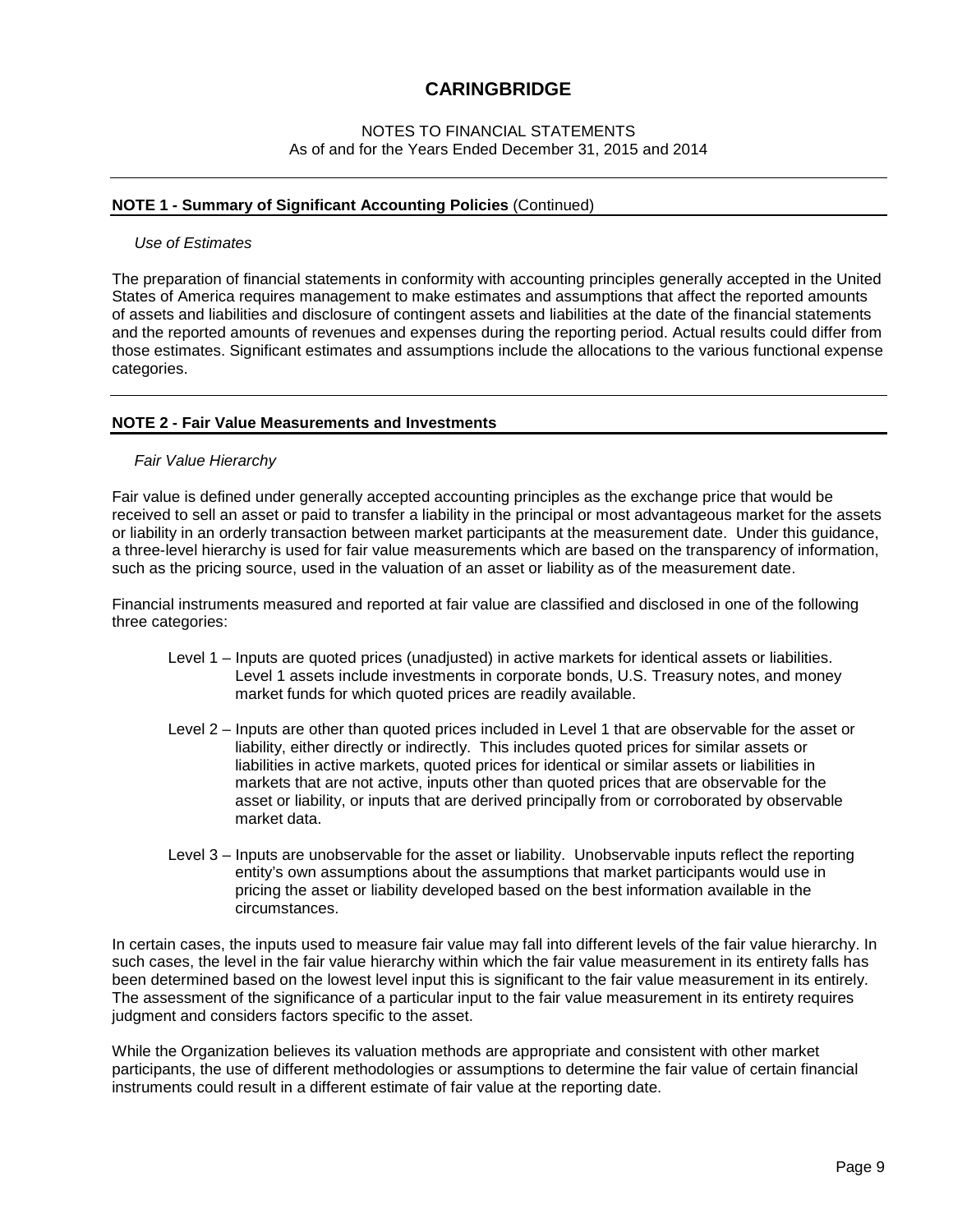### NOTES TO FINANCIAL STATEMENTS As of and for the Years Ended December 31, 2015 and 2014

### **NOTE 2 - Fair Value Measurements and Investments** (Continued)

The following table presents information about the Organization's assets measured at fair value on a recurring basis as of December 31, 2015 based upon the three-tier hierarchy:

|                                      | Level 1 | Level 2 | Level 3 |                          | Total |         |  |
|--------------------------------------|---------|---------|---------|--------------------------|-------|---------|--|
| <b>ASSETS</b>                        |         |         |         |                          |       |         |  |
| Investments <sup>(1)</sup>           |         |         |         |                          |       |         |  |
| Corporate bonds                      | 336,198 | \$      | \$      | ۰                        | S     | 336,198 |  |
| Money market                         | 93,197  |         |         | $\overline{\phantom{a}}$ |       | 93,197  |  |
| Endowment Investments <sup>(1)</sup> |         |         |         |                          |       |         |  |
| Corporate bonds                      | 75,636  |         |         | -                        |       | 75,636  |  |
| Money market                         | 50,094  |         |         | -                        |       | 50,094  |  |
| Total                                | 555,125 | -       | \$      | ۰                        |       | 555,125 |  |

 $(1)$  Excluded from the table above are certificates of deposits of \$83,431 and \$77,417 which are recorded in investments and endowment investments, respectively, on the statement of financial position as of December 31, 2015.

The following table summarizes financial instruments measured at fair value on a recurring basis by classification within the fair value hierarchy as of December 31, 2014:

|                                      | Level 1 | Level 2 |                | Level 3 |                          | Total |         |  |
|--------------------------------------|---------|---------|----------------|---------|--------------------------|-------|---------|--|
| <b>ASSETS</b>                        |         |         |                |         |                          |       |         |  |
| Investments <sup>(1)</sup>           |         |         |                |         |                          |       |         |  |
| Corporate bonds                      | 342,451 | S       | ۰.             | S       | $\sim$                   | S     | 342,451 |  |
| Money market                         | 22,340  |         | $\blacksquare$ |         | $\overline{\phantom{0}}$ |       | 22,340  |  |
| Endowment Investments <sup>(1)</sup> |         |         |                |         |                          |       |         |  |
| Corporate bonds                      | 77,735  |         | ۰              |         |                          |       | 77,735  |  |
| Money market                         | 4,750   |         | -              |         |                          |       | 4,750   |  |
|                                      |         |         |                |         |                          |       |         |  |
| Total                                | 447,276 |         | ۰              |         | ۰                        | S     | 447.276 |  |

 $(1)$  Excluded from the table above are certificates of deposits of \$136,079 and \$117,100 which are recorded in investments and endowment investments, respectively, on the statement of financial position as of December 31, 2014.

Investment Income for the years ending December 31, 2015 and 2014 was as follows:

|                                                                                |   | 2014                     |  |                             |
|--------------------------------------------------------------------------------|---|--------------------------|--|-----------------------------|
| Interest, dividends and realized gains<br>Unrealized losses<br>Investment fees | S | 32.046<br>(13, 138)<br>۰ |  | 29,909<br>(27, 527)<br>(34) |
| Total investment income                                                        | S | 18.908                   |  | 2,348                       |

The carrying amounts of cash and cash equivalents, receivable, prepaid expenses and other assets, other receivables, accounts payable, and accrued liabilities approximate fair value because of the short-term maturity of these financial instruments.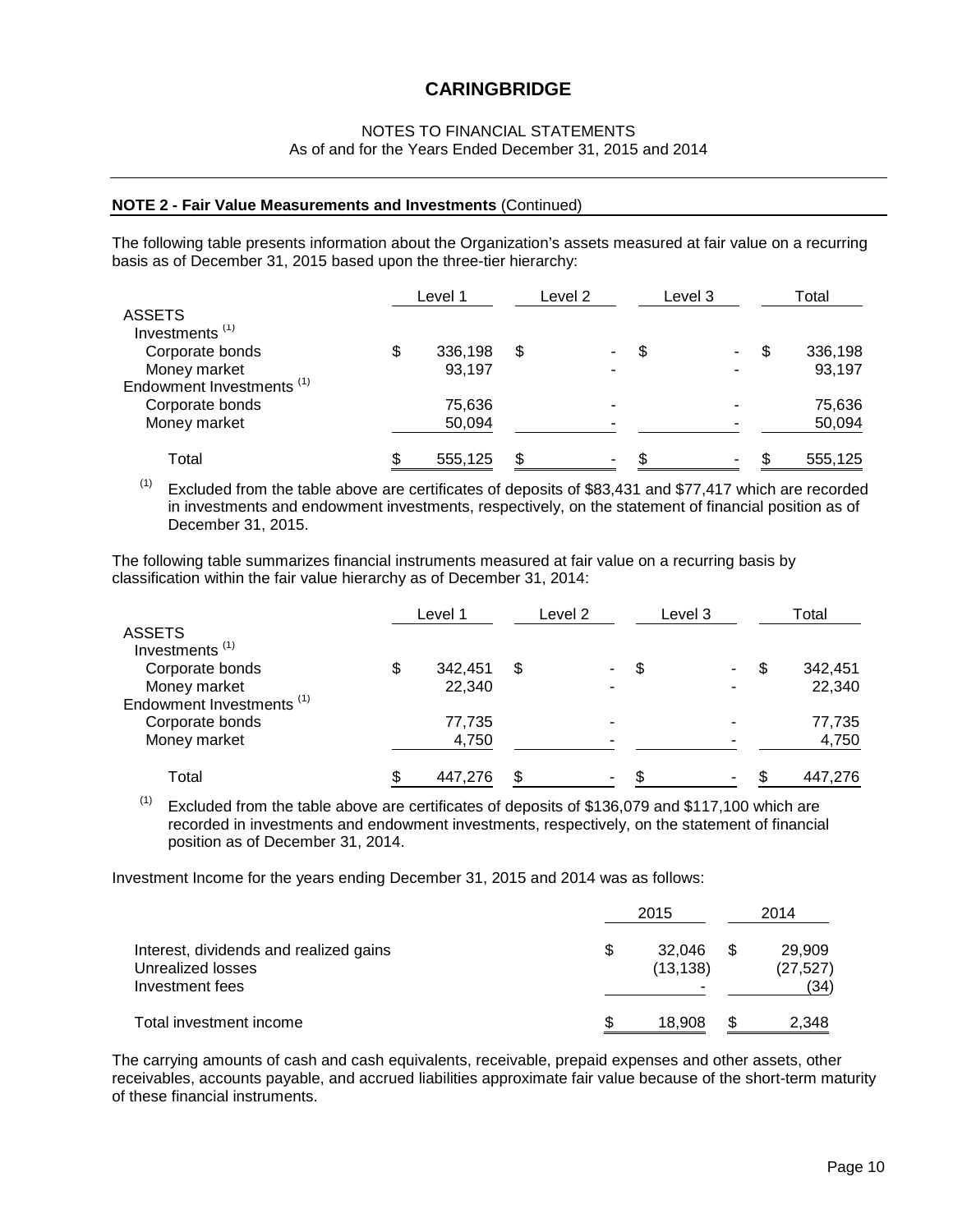### NOTES TO FINANCIAL STATEMENTS As of and for the Years Ended December 31, 2015 and 2014

### **NOTE 3 - Lease Commitments**

On October 1, 2008, CaringBridge signed an operating lease for office space. The lease was a 63-month lease with escalating payments with the first three months free. On May 9, 2013, a modified lease agreement was signed to extend the term of the lease until October 31, 2016. Rental expense is recognized on a straight-line basis over the life of the lease. Rent expense for the years ended December 31, 2015 and 2014 under the lease was \$268,956 for both years.

The difference between the amount paid and the amount expensed are included in accrued expenses at yearend. Future minimum lease payments under the lease are \$242,699 for the year ended December 31, 2016:

### **NOTE 4 - In-Kind Contributions**

CaringBridge records in-kind contributions at fair value at the date of donation. The fair value of these services has been recorded as contribution revenue on the statement of activities and in the related expense account on the statements of activities or in fixed assets on the balance sheet if the useful life of the contributed asset is greater than one year. In 2015 and 2014, the expenses for in-kind services are recorded on the statement of functional expense in website development and support and outreach programs. In-kind contributions consisted of the following during the years ended December 31, 2015 and 2014, respectively:

|                               | 2015 |            |  |         |  |
|-------------------------------|------|------------|--|---------|--|
| Donated professional services |      | 585,422 \$ |  | 604,310 |  |

### **NOTE 5 - Net Assets**

Temporarily restricted donations received in 2015 and 2014 of \$65,000 and \$104,145, respectively, related to healing research and the transformation of the Organization's website and the development of Mobile Applications. Temporarily restricted net assets for healing research of \$10,000 were released from restricted net assets in 2015. Temporarily restricted net assets for the transformation of the Organizations' website of \$55,000 and \$89,145 were released from restriction in 2015 and 2014, respectively. Temporarily restricted net assets of \$40,000 were released from restriction in 2014 as the new Mobile Applications were launched.

A permanently restricted donation was received during 2011 in the amount of \$200,000 for the establishment of an endowment. See Note 6.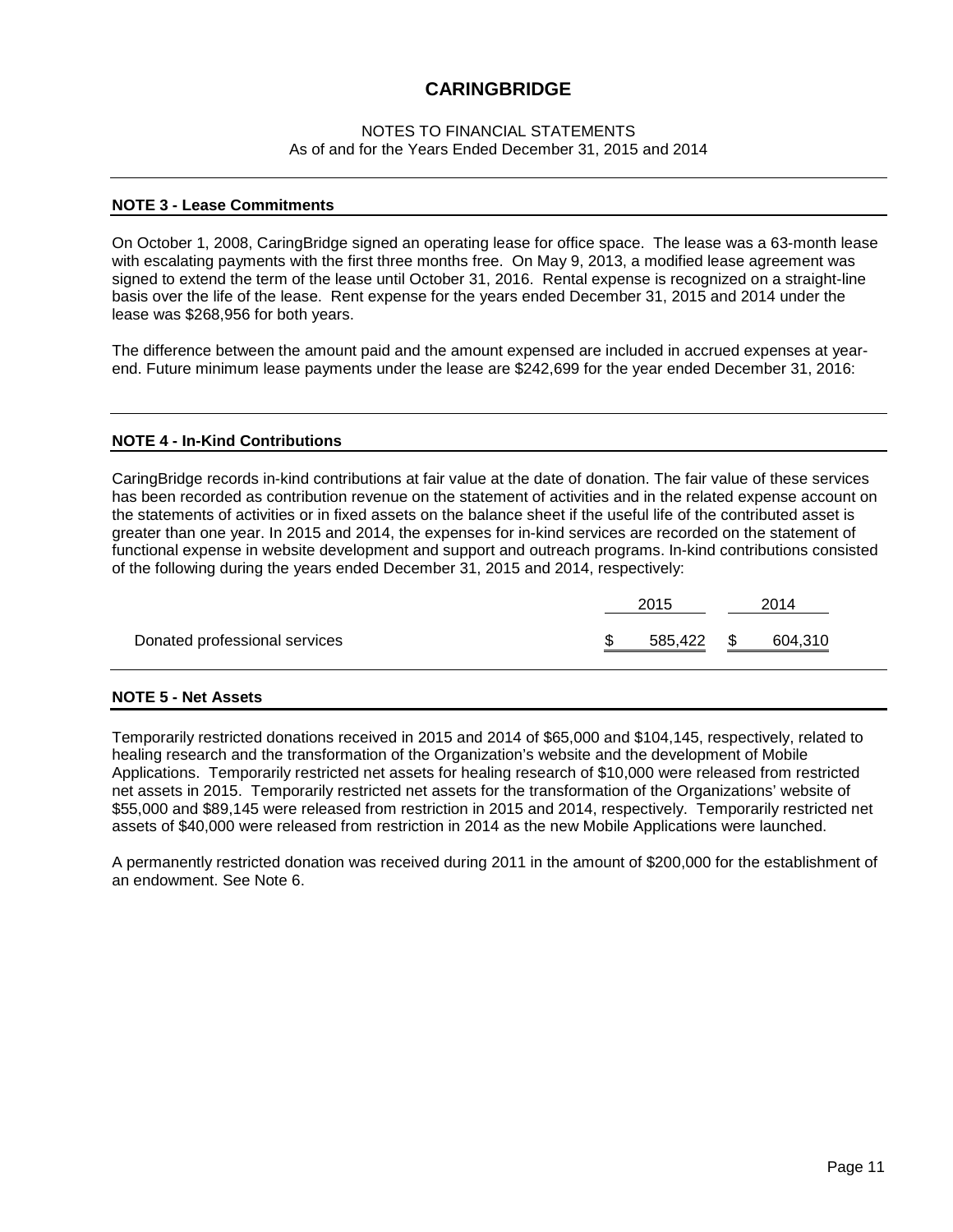### NOTES TO FINANCIAL STATEMENTS As of and for the Years Ended December 31, 2015 and 2014

### **NOTE 6 - Endowment Funds**

As required by generally accepted accounting principles, net assets associated with the Organization's endowment funds are classified and reported based on the existence or absence of donor imposed restrictions.

### *Interpretation of Relevant Law*

The Organization's Board of Directors has interpreted the Uniform Prudent Management of Institutional Funds Act (UPMIFA) as requiring the preservation of the fair value of the original gift as of the gift date of the donorrestricted endowment funds absent explicit donor stipulations to the contrary.

As a result of this interpretation, the Organization classifies as permanently restricted net assets (a) the original value of gifts donated to the permanent endowment, (b) the original value of subsequent gifts to the permanent endowment, and (c) accumulations to the permanent endowment made in accordance with the direction of the applicable donor gift instrument at the time the accumulation is added to the fund.

The remaining portion of the donor-restricted endowment fund that is not classified in permanently restricted net assets is classified as temporarily restricted net assets until those amounts are appropriated for expenditure by the Organization in a manner consistent with the standard of prudence prescribed by UPMIFA. In accordance with UPMIFA, the Organization considers the following factors in making a determination to appropriate or accumulate donor-restricted endowment funds:

- (1) The duration and preservation of the fund
- (2) The purposes of the Organization and the donor-restricted endowment fund
- (3) General economic conditions
- (4) The possible effect of inflation and deflation
- (5) The expected total return from income and the appreciation of investments
- (6) Other resources of the Organization
- (7) The investment policies of the Organization

### *Return Objectives and Risk Parameters*

The Organization has adopted investment and spending policies for endowment assets that attempt to minimum risk of investments with certain percent available without penalty. Investments should generate income to support the mission of CaringBridge. The primary investment objectives are to achieve long-term total return, to preserve the principal of the fund by reinvesting income and to produce a consistent stream of investment income.

Endowment assets include those assets of donor-restricted funds that the Organization must hold in perpetuity or for a donor-specified period(s). As of December 31, 2015 and 2014, the Organization had no boarddesignated funds.

### *Strategies Employed for Achieving Objectives*

To satisfy its long-term rate-of-return objectives, the Organization relies on a conservative strategy. The balance of the endowment should be invested in fixed income vehicles. The guiding criteria for the choice of investment vehicle are safety and yield. The guiding criteria for liquidity would be that the spendable amount determined by the Endowment Fund Policy Statement is liquid to be withdrawn in January each year.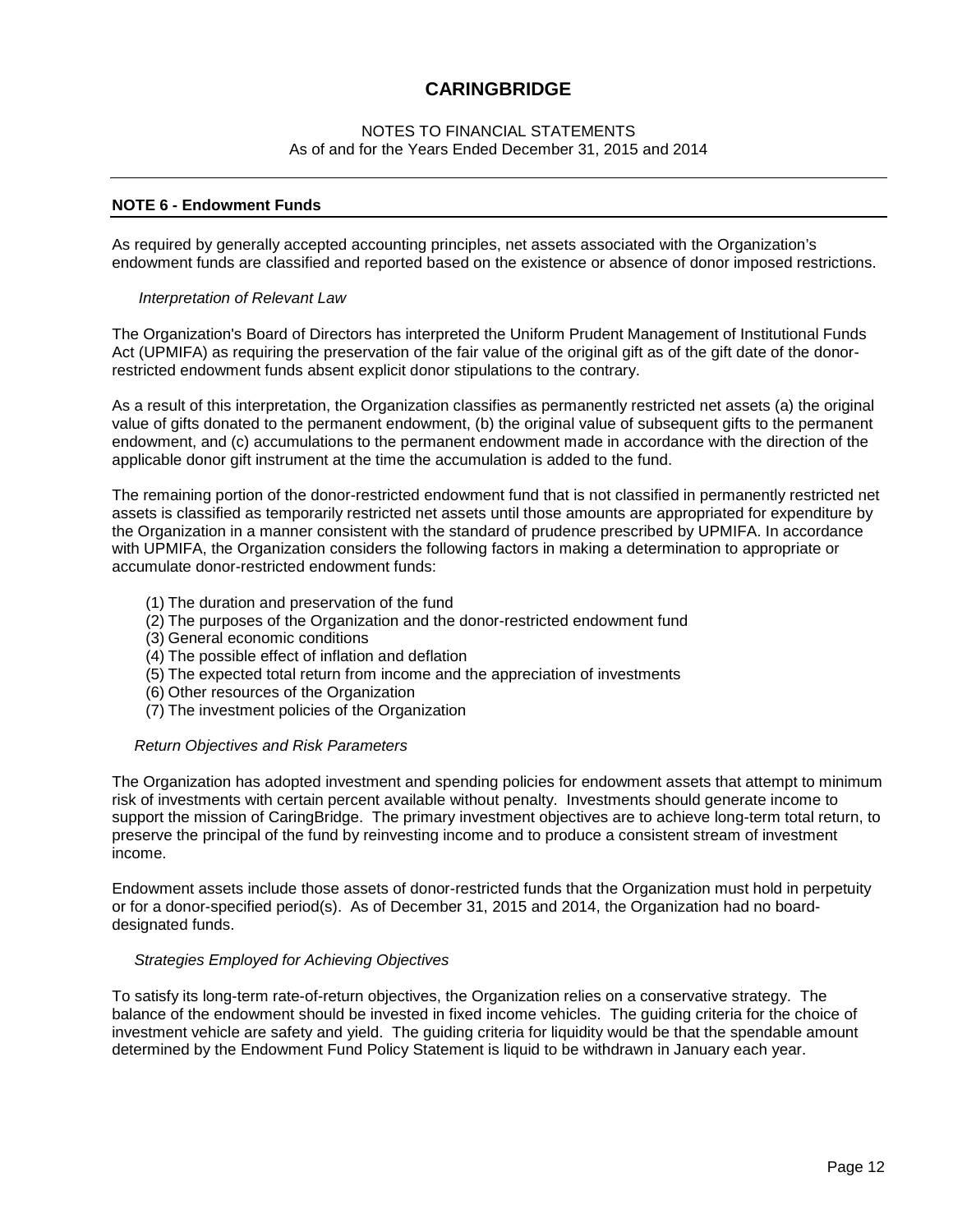### NOTES TO FINANCIAL STATEMENTS As of and for the Years Ended December 31, 2015 and 2014

### **NOTE 6 - Endowment Funds** (Continued)

### *Spending Policy and How the Investment Objectives Relate to Spending Policy*

The Organization has a policy for appropriating for distribution each year, which must be no less than three percent (3%) and no greater than six percent (6%). The Organization will determine the spendable amount for its endowment funds for the upcoming budget year following the close of the September 30 quarter by calculating the average fair market value of its endowment funds, calculated over twelve quarters ending with the September 30 quarter, and multiplying that average value by the applicable Spending Percentage. In establishing this policy, the Organization considered the long-term expected return on its endowment. Depending on the fund total return, the Organization may not meet a positive growth rate each year based on market conditions. However management has determined this is a conservative and appropriate benchmark for the Organization's intentions related to the growth and preservation of the funds. The Organization will not calculate an annual spendable amount for any fund which, as of September 30, has fallen below 90 percent of the aggregate value of all gifts to that fund. This is consistent with the Organization's objective to maintain the purchasing power of the endowment assets held in perpetuity or for a specified term as well as to provide additional real growth through new gifts and investment return.

*Endowment and Restricted Net Asset Composition by Type of Fund*

|                                                  |                   | December 31, 2015         |                           |         |  |  |  |  |  |  |  |
|--------------------------------------------------|-------------------|---------------------------|---------------------------|---------|--|--|--|--|--|--|--|
|                                                  | Unrestricted      | Temporarily<br>Restricted | Permanently<br>Restricted | Total   |  |  |  |  |  |  |  |
| Roger and Hazel Perkins<br><b>Endowment Fund</b> | \$.               | \$<br>3,147               | 200,000<br>S              | 203,147 |  |  |  |  |  |  |  |
|                                                  | December 31, 2014 |                           |                           |         |  |  |  |  |  |  |  |
|                                                  | Unrestricted      | Temporarily<br>Restricted | Permanently<br>Restricted | Total   |  |  |  |  |  |  |  |
| Roger and Hazel Perkins<br><b>Endowment Fund</b> | (415)             | \$                        | 200,000                   | 199,585 |  |  |  |  |  |  |  |